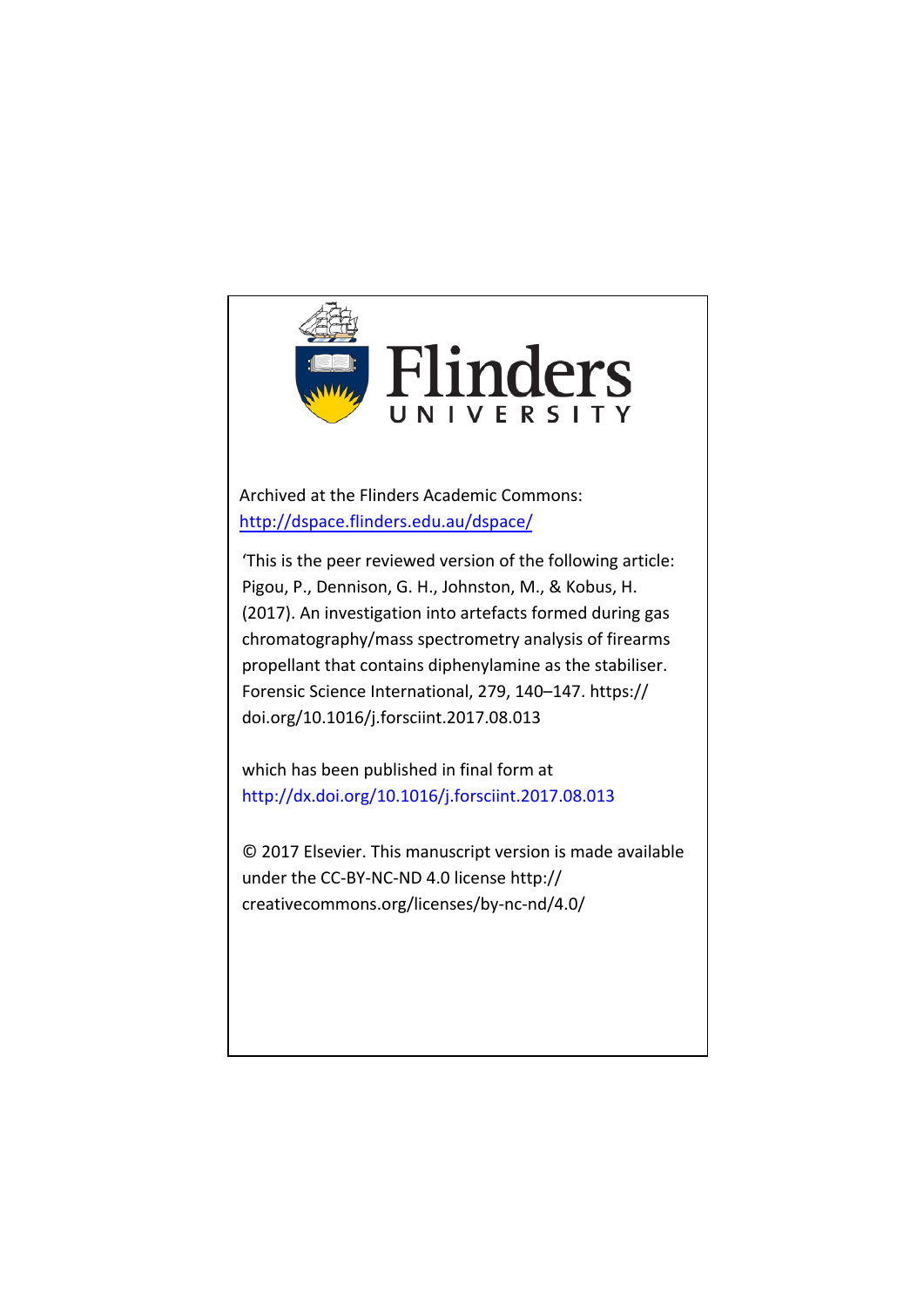# Accepted Manuscript

Title: An Investigation into Artefacts Formed During Gas Chromatography/Mass Spectrometry Analysis of Firearms Propellant that contains Diphenylamine as Stabiliser



Authors: Paul Pigou, Genevieve Dennison, Martin Johnston, Hilton Kobus

| PII:           | S0379-0738(17)30312-2                             |
|----------------|---------------------------------------------------|
| DOI:           | http://dx.doi.org/10.1016/j.forsciint.2017.08.013 |
| Reference:     | <b>FSI 8956</b>                                   |
| To appear in:  | <i>FSI</i>                                        |
| Received date: | 16-11-2016                                        |
| Revised date:  | 14-8-2017                                         |
| Accepted date: | 14-8-2017                                         |
|                |                                                   |

Please cite this article as: Paul Pigou, Genevieve Dennison, Martin Johnston, Hilton Kobus, An Investigation into Artefacts Formed During Gas Chromatography/Mass Spectrometry Analysis of Firearms Propellant that contains Diphenylamine as Stabiliser, Forensic Science Internationa[lhttp://dx.doi.org/10.1016/j.forsciint.2017.08.013](http://dx.doi.org/10.1016/j.forsciint.2017.08.013)

This is a PDF file of an unedited manuscript that has been accepted for publication. As a service to our customers we are providing this early version of the manuscript. The manuscript will undergo copyediting, typesetting, and review of the resulting proof before it is published in its final form. Please note that during the production process errors may be discovered which could affect the content, and all legal disclaimers that apply to the journal pertain.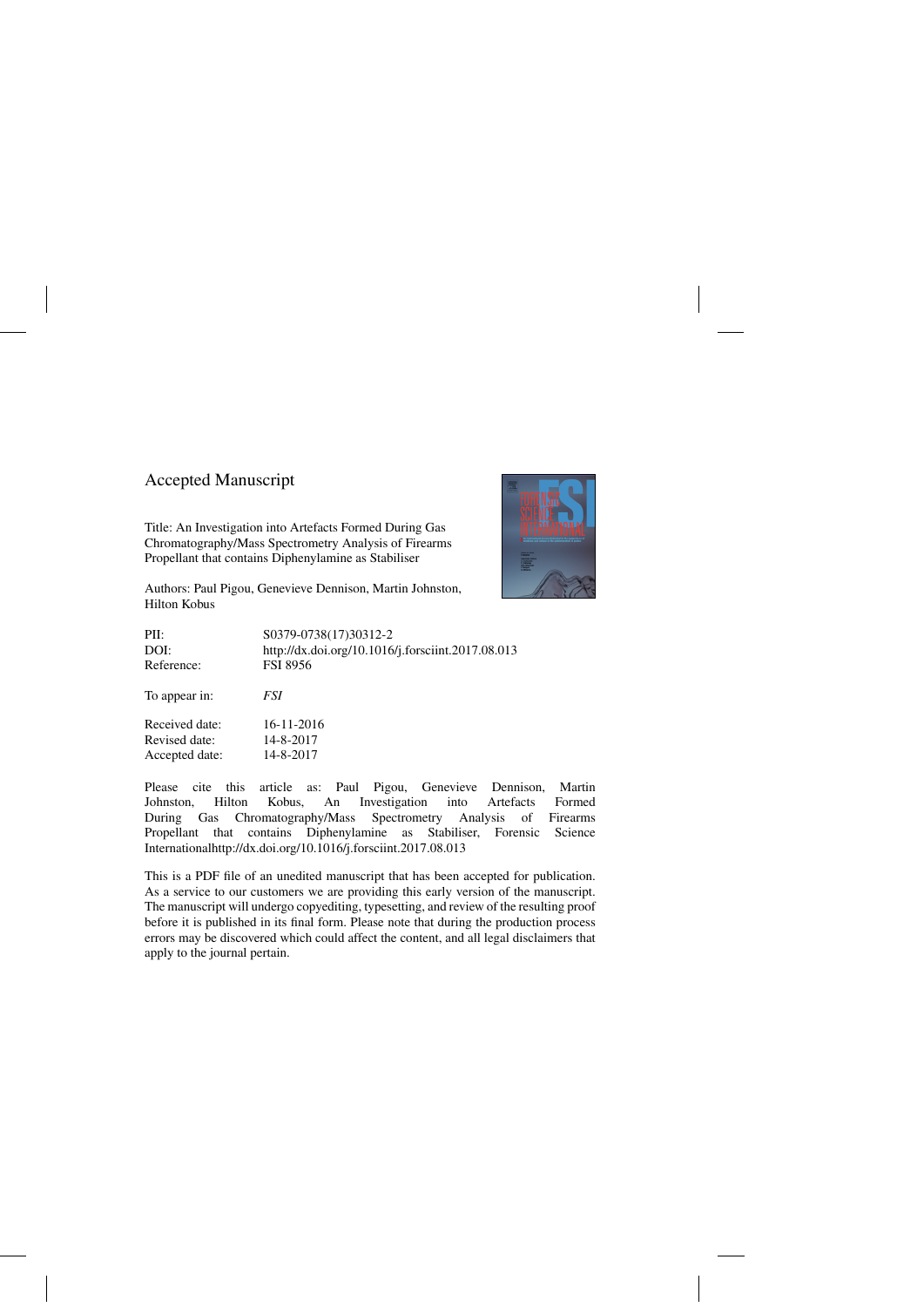# GEPTED

**An Investigation into Artefacts Formed During Gas Chromatography/Mass Spectrometry Analysis of Firearms Propellant that contains Diphenylamine as Stabiliser**

# **Paul Pigou1,2, Genevieve Dennison<sup>1</sup> , Martin Johnston<sup>1</sup> and Hilton Kobus<sup>1</sup>**

<sup>1</sup>School of Chemical and Physical Sciences, Flinders University, PO Box 2100, Adelaide SA 5001, Australia

2 Forensic Science South Australia, 21 Divett Place, Adelaide SA 5000, Australia

## **Corresponding Author**

Hilton Kobus

Email: [Hilton.Kobus@flinders.edu.au](mailto:Hilton.Kobus@flinders.edu.au)

#### **Highlights**

- $\bullet$  Identification of artefacts formed during gas chromatography analysis of firearms propellant.
- Identification of a previously unreported diphenylamine derivative.
- $\bullet$  Identity of artefact confirmed by synthesis.

## **ABSTRACT**

In the course of providing assistance to legal counsel in a matter that involved the analysis of firearms propellant by gas chromatography/mass spectrometry it was noticed that phenoxazine was reported as a component of 0.22 calibre propellant that contained diphenylamine as the stabiliser. The research was conducted to find how phenoxazine was formed. The results showed that the compound was not phenoxazine but a diphenylamine derivative 4-(phenylimino) cyclohexa-2,5-dien-1-one that formed in the injection port of the gas chromatograph. In addition a second artefact was found to form in the ion source of the mass spectrometer. While the presence of the artefacts does not affect the ability to identify particles as propellant they may impact on comparison with source ammunition.

## **Keywords: Gunshot residue, Firearms propellant analysis, forensic,chemistry**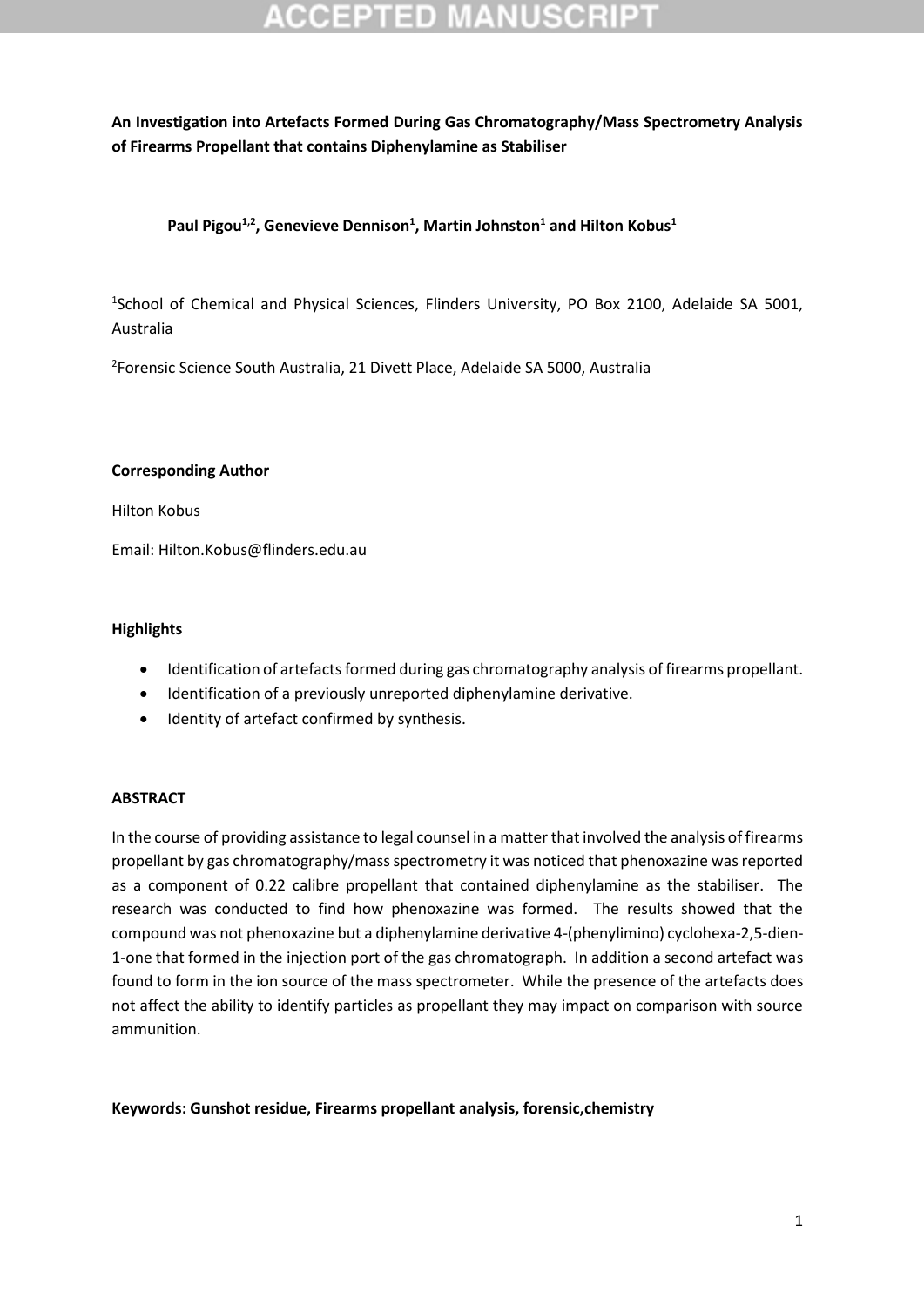# **CCEPTED MANUSCR**

## **INTRODUCTION**

Firearm propellant particles vary widely in colour, morphology and composition between different calibres of ammunition and between manufacturers. Their shape can include balls, flattened balls, disks, tubes and rods and colours can include green, yellow, grey and white (1). Propellant particles are often coated with a layer of graphite as an external lubricant and therefore will appear black, with the underlying colour only revealed when the coating is removed. The bulk of the chemical composition of firearms propellants is provided by the propellant compounds nitrocellulose and nitroglycerine (NG). Additives that include stabilisers, plasticizers and burn modifiers are present and contribute to the compositional variation (2,3). If partially burnt particles are located following a shooting incident examination of their physical appearance and analysis to determine their chemical profile can provide definitive evidence of a firearms origin and potential indication of a source ammunition,(2,3,4). Gas chromatography/mass spectrometry (GCMS) is a widely used analytical technique to determine the chemical profile of propellants (4,5).

Ethyl centralite and diphenylamine (DPA) are common stabilisers added to propellants. Their function is to remove nitrogen oxides produced by the degradation of nitrocellulose and nitroglycerine and so prevent autocatalytic decomposition of the propellant. DPA, the stabiliser studied in this paper, produces a range of nitro and nitroso derivatives (6-8) from the reaction with the propellant decomposition products. The reaction pathways for this process are shown in Figure 1 with the primary reaction/degradation product being N-nitroso DPA (NnDPA). This compound undergoes further reactions to produce the nitrodiphenylamine (NDPA) products shown in Figure 1. The detection of NDPAs as components of propellant can be an indicator of the level of degradation and a possible measure of age. .

## *Figure 1.here*

In the course of providing assistance to legal counsel in a matter where the analysis of firearms propellant by GCMS was involved it was noticed that phenoxazine (Figure 2) was reported as a component of 0.22 calibre propellant that contained diphenylamine as the stabiliser (9). No reference to phenoxazine being a component of propellant formulations could be found and it was difficult to explain as a possible by-product of the manufacturing process. The formation of this compound is also not indicated in the reaction scheme for the nitration of DPA in the cartridge case as shown in Figure 1. While it is recognised that the elevated temperatures within the injection port of the gas chromatograph would lead to formation of the products shown in figure 1 (10) the possibility of the formation of other DPA-related products beside those shown in figure 1 should be considered. It had been noted during the course of routine work within the laboratory that the gas chromatographic profile of propellants was influenced by the cleanliness of the inlet path and this could also contribute to artefact formation.

## *Figure 2 here*

In this paper we report on investigations undertaken to determine whether phenoxazine or other DPA related products could be formed as artefacts in the injection port of the GC.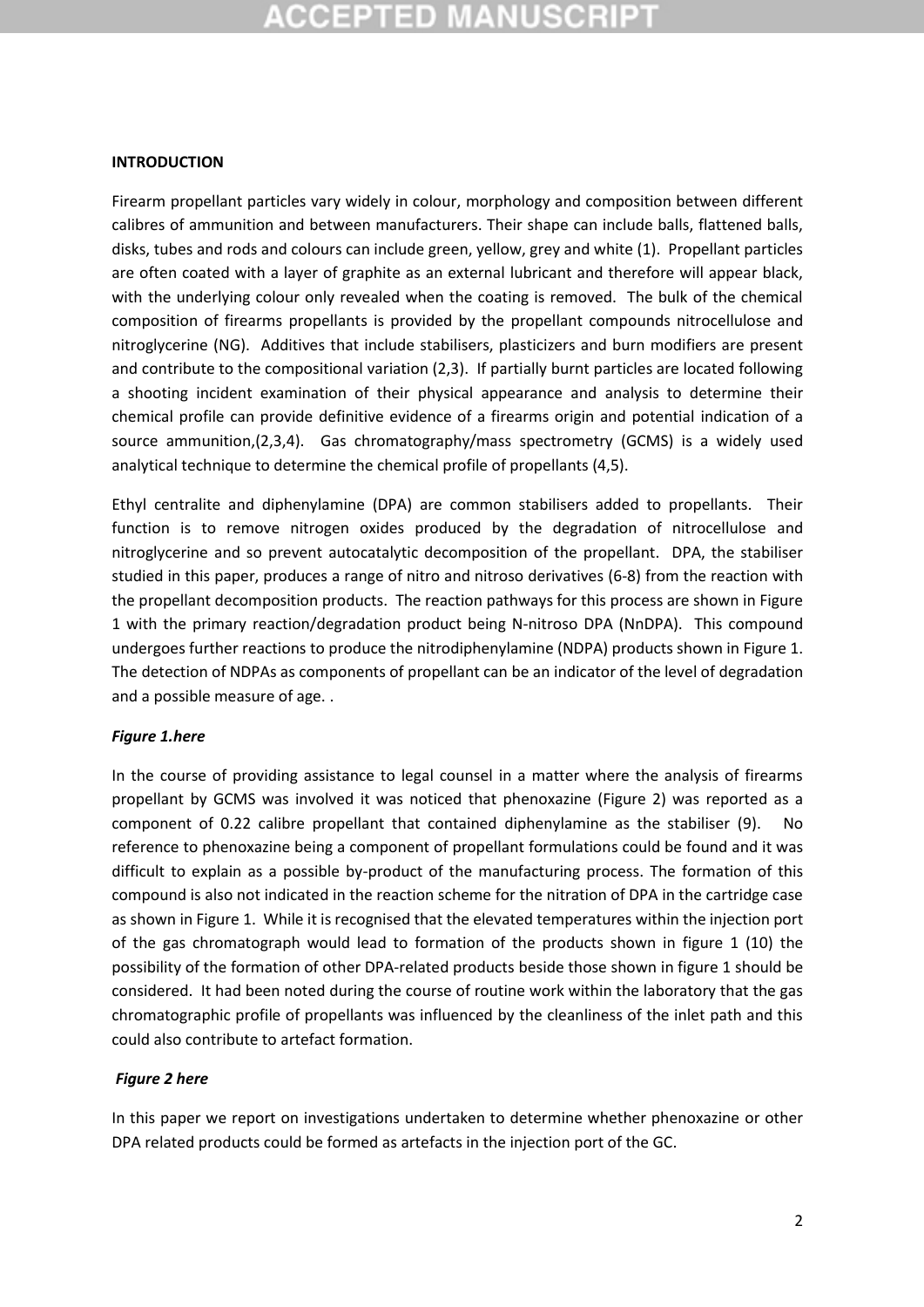# **EXPERIMENTAL**

# **Propellant Sample**

Propellant was obtained by unpacking a 0.22 rimfire cartridge of PMC (Korea) manufacture known to consist of nitrocellulose, nitroglycerine, diphenylamine (stabiliser) and dibutyl phthalate (plasticizer). GCMS analysis confirmed this composition.

# **GCMS Analysis**

# **Instrumentation and Conditions**

Analysis was performed using an Agilent Technologies 7890A gas chromatograph with a 7693 autosampler and a 5975C mass selective detector (MSD) operated from 40 to 500 amu in electron impact (EI) mode with an ionization energy of 70eV and source temperature of  $230^{\circ}$ C (unless otherwise stated). Helium was used as the carrier gas at constant flow of 68 cm/s with an inlet split ratio of 20:1; the column was a 30 m x 0.25mm x 0.25μm HP-5ms fused-silica capillary and the injection port was held at 200°C (unless otherwise stated). GC conditions were (i) for the large number of sequential samples the initial column temperature was 60°C for 2 minutes and then ramped at 40°C/min to 250°C (ii) later work investigating possible co-elution used an initial column temperature of 140°C for 1 minute and then ramped at 10°C/min to 250°C.

# **Production of Artefacts**

An attempt was made to induce the appearance of artefacts in the analysis profile due to inlet contamination through 200 injections of propellant solutions without changing the injection port liner. To promote inlet port soiling, a concentrated solution of propellant particles dissolved in acetonitrile (20mg/mL) was prepared for repetitive analysis through an SGE split/splitless liner with silanised glass wool. It is recognised that such a large number of repetitive injections and using a concentrated propellant solution does not reflect routine analytical practice but this was done to ensure the formation of any artefacts.

Similar studies were made by co-injecting nitroglycerine with diphenylamine, nitroglycerine with 2- NDPA and nitroglycerine with N-nitrosodiphenylamine.

# **Chemicals**

Standards of phenoxazine (TCI Co. Ltd.), diphenylamine (AnalaR, BDH Chemicals Ltd.) and N-nitroso diphenylamine (Sigma-Aldrich) were used.

# **Synthesis of 4-(Phenylimino)cyclohexa-2,5-dien-1-one**

This compound (Figure 3) was identified as a possible GC artefact in the experiments and it was synthesised as follows to provide a standard for comparison with the suspected artefact.

4-Hydroxydiphenylamine (500mg, 2.7 mmol) was dissolved in dichloromethane (30 mL) and Dess-Martin periodinane (1.15 g, 2.7 mmol) was added with stirring at room temperature. An immediate colour change to deep red was noted and the mixture left to stir for a further 15 minutes. The reaction mixture was diluted with dichloromethane (70 mL) and quenched with sodium thiosulphate (2.0 g) in saturated sodium bicarbonate solution (aq, 100 mL) and the mixture stirred vigorously for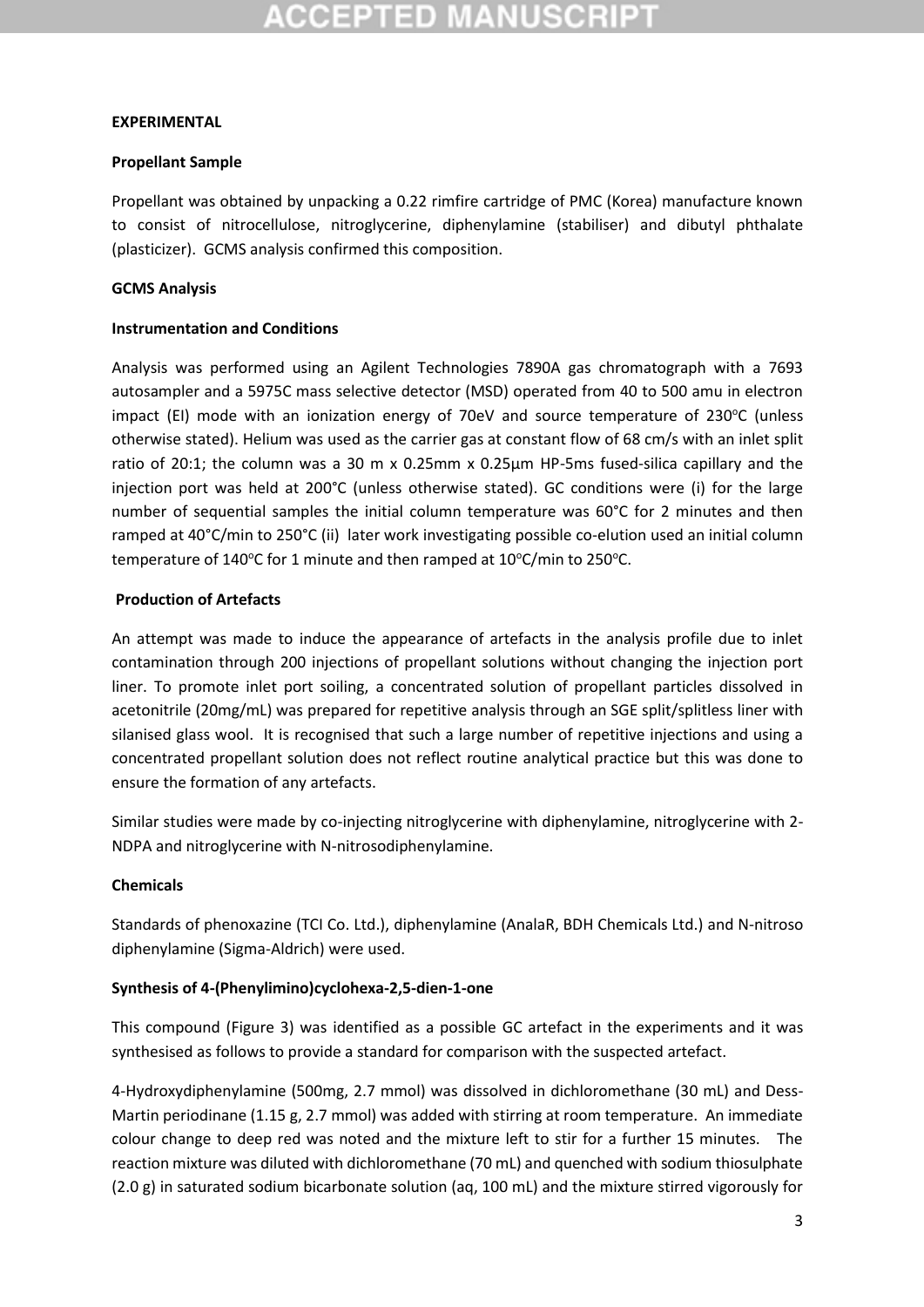# CCEPTED MAI

15 minutes. The organic phase was isolated, washed with water (1x25 mL), dried (Na<sub>2</sub>SO<sub>4</sub>) and the solvent removed in vacuo. The dark residue was purified by column chromatography (neutral alumina, Brockman II) eluting with chloroform to yield the product as a deep orange to red solid (0.46 g, 93% yield).

The identity of the desired compound was confirmed by GCMS analysis (see Figure 4) and NMR spectroscopy.

# *Figure 3 here*

# **RESULTS AND DISCUSSION**

# **The Effect of a Soiled Liner on the Chromatographic Profile**

The amount of DPA detected decreased significantly with the number of injections and as expected this was accompanied by an increase in the amount of 2N and 4N DPA. This was assumed to be an indication of soiling of the inlet liner and is shown in Figure 4. Notably, phenoxazine (retention time of 6.77 min and base peak m/z 183 Da) was not detected in these chromatograms but another compound with a prominent m/z 183 Da appeared at a retention time of approximately 6.2 minutes after about 60 injections. The retention times of the propellant components, artefacts and phenoxazine are shown in table 1.

# *Figure 4 here*

# **Identification of the artefact at Rt 6.2 min and m/z 183 Da**

Phenoxazine shows the same base peak at 183 Da but the remainder of the mass spectrum shows clear differences, for example phenoxazine has a prominent ion at m/z 127 while the spectrum of the compound at  $R_t$  6.2' shows an ion at m/z 129. Other differences can be seen as shown in Figure 5. A mass spectral library search (NIST11) gave the compound 4-(phenylimino)cyclohexa-2,5-dien-1 one (or N-phenyl-1,4-benzoquinone) as the highest ranked candidate; with phenoxazine ranked second. Similarity between the two spectra suggests that a library search could place phenoxazine as the first choice in the absence of other possibilities. Therefore if a phenoxazine standard was not run it is possible that it was misidentified from a library search.

# *Figure 5 here*

GCMS analysis of the synthesised 4-(phenylimino)cyclohexa-2,5-dien-1-one gave both retention time and mass spectrum corresponding to that of the propellant artefact peak. This clearly excludes phenoxazine and strongly supports the identity of 4-(phenylimino)cyclohexa-2,5-dien-1-one as the artefact. However, this did not explain the presence of an ion of 185 Da.

## **Identification of the source of the ion at m/z 185 Da**

Subtraction of the contribution from 4-(phenylimino)cyclohexa-2,5-dien-1-one from the mass spectrum of the component at Rt 6.2 min left a mass spectrum resembling 4-(phenylamino)phenol (Figure 6). However, this compound had a retention time of 6.9 minutes and so could not be coeluting with the artefact at 6.2 min. Investigations to determine whether there was co-elution with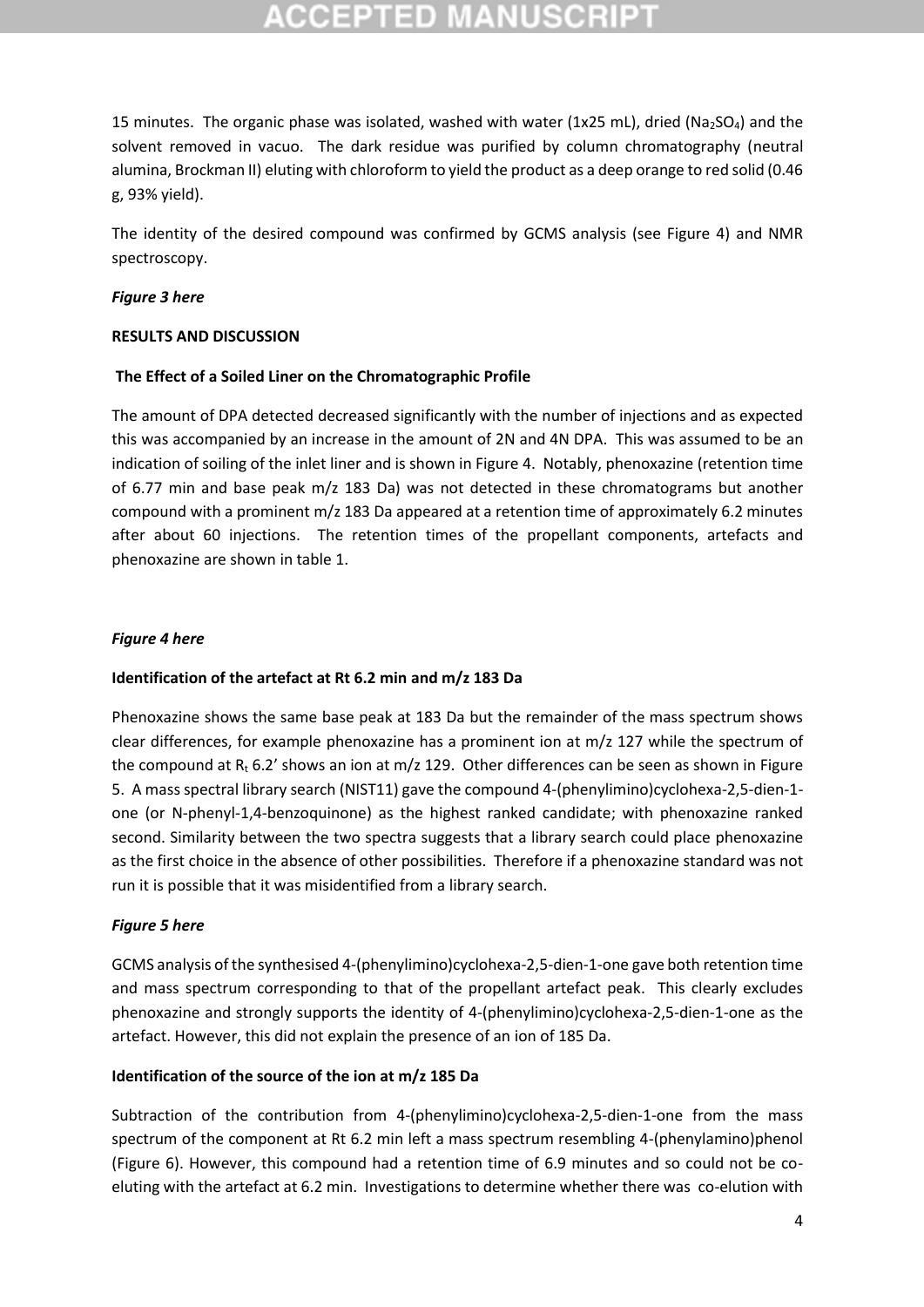# COEPTED MA

other components revealed that it was actually a further artefact induced by the high temperature (230 $^{\circ}$ C) of the ion source. With an ion source temperature of 130 $^{\circ}$ C, the 185 Da contribution was minimized as illustrated in Figure 7. Subtraction of this spectrum from the mass spectrum derived with an ion source temperature of 230°C provided a spectrum once again similar to 4-(phenylamino)phenol.

# *Figures 6 and 7 here*

# **Possible Formation of the 4-(phenylamino)cyclohexa-2,5-dien-1-one Artefact.**

The GCMS analysis of a mixture of DPA and NG using the soiled liner is shown in Figure8. The artefact peak at 6.2 minutes is clearly visible indicating a DPA reaction with NG is a contributing source. The expected production of 2 and 4NDPA is also evident.

# *Figure 8 here*

The primary nitration product of DPA is NnDPA (4) and co-injection of a solution of NnDPA and NG produced a chromatographic profile essentially identical to that provided in Figure 8; showing DPA not NnDPA due to the thermal instability of the latter. So, while a reaction between NG and NnDPA must be considered as a possible source of the artefact, since there is reversion to DPA, the primary reaction may be between DPA and NG. Conversely, co-injection of a mixture of NG and 2-NDPA or 4-NDPA did not produce the artefact component at 6.2 minutes.

We have not been able to explain how the artefact is formed and are unable to propose a reaction mechanism at this time. Further research will investigate this issue.

The effect of a soiled liner can also be induced by using elevated injection port temperatures. Figure 9 shows the change in analysis profile as thermal decomposition is induced in the injection port. The production of nitroDPA compounds with the associated loss of NG and DPA is the most prominent feature with rising temperature but the formation of 4-(phenylimino)cyclohexa-2,5-dien-1-one is also indicated.

## *Figure 9 here*

# **CONCLUSION**

Two diphenylamine analogues have been shown to be produced as artefacts during GCMS analysis of firearms propellant that contains diphenylamine as the stabiliser.

(i) 4-(phenylimino)cyclohexa-2,5-dien-1-one is formed as an artefact in the injection port by reaction of DPA with the nitro-esters or their decomposition products. The injection port liner conditions and temperature are important contributory factors to the formation of this artefact

(ii) 4-(phenylamino)phenol is formed as an artefact in the ion source of the mass spectrometer. Higher temperatures in the ion source (230C) favour the formation of this artefact.

It should also be remembered that the amount of 2N and 4N DPA can be enhanced over that present in the propellant sample due to reactions in the injection port.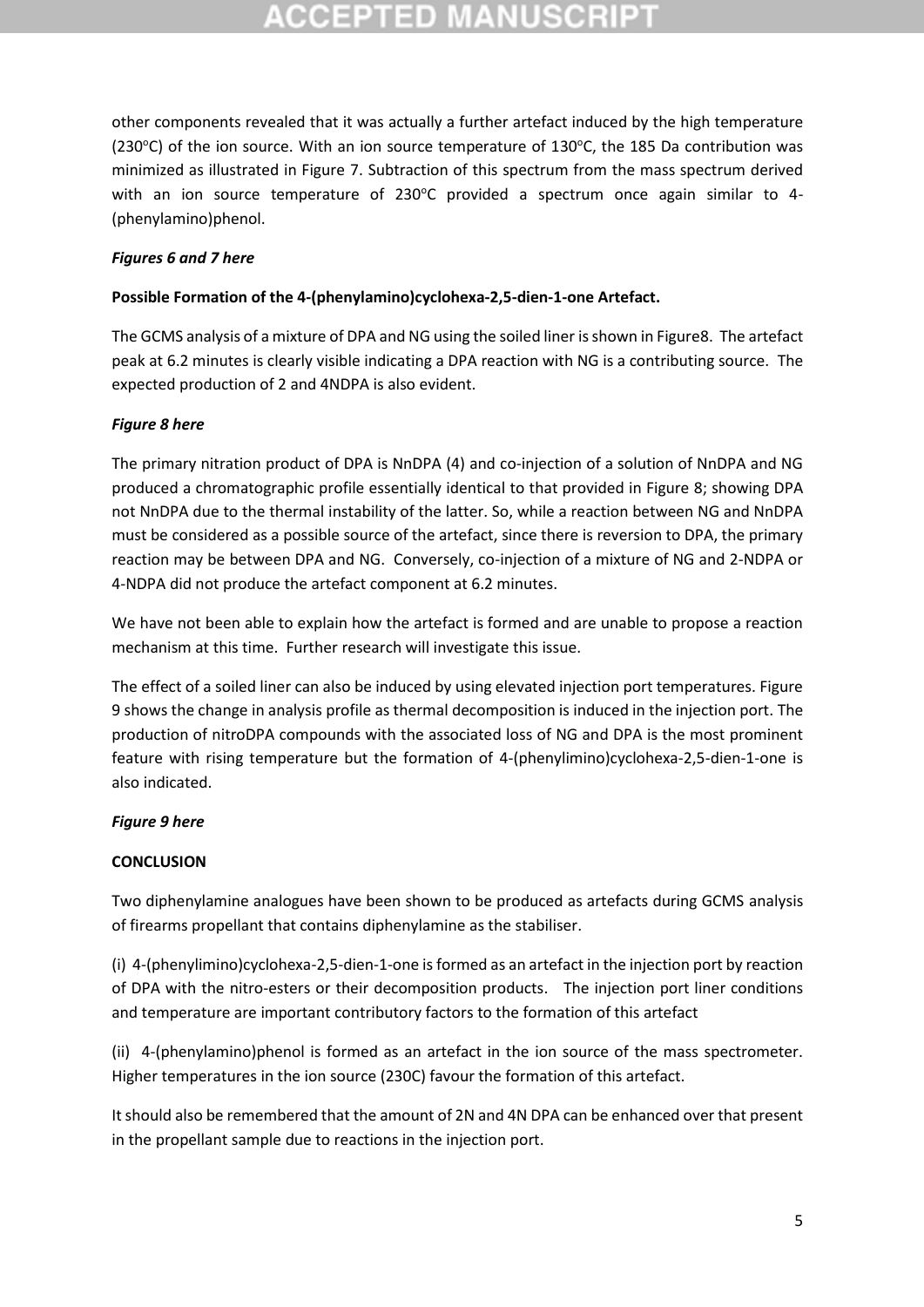# **CCEPTED MANUSCRIPT**

While the occurrence of artefacts does not affect the ability to identify a particle as a propellant from its chemical profile, caution must be exercised if any quantitative or semi-quantitative comparisons with a source propellant are to be made GCMS is a valuable technique for propellant analysis due to its sensitivity and resolution as long as an awareness of the potential for artefact formation is maintained. Contamination of the inlet liner and any artefact formation can be easily monitored by routine quality management procedures where blanks and standards are interspersed between samples.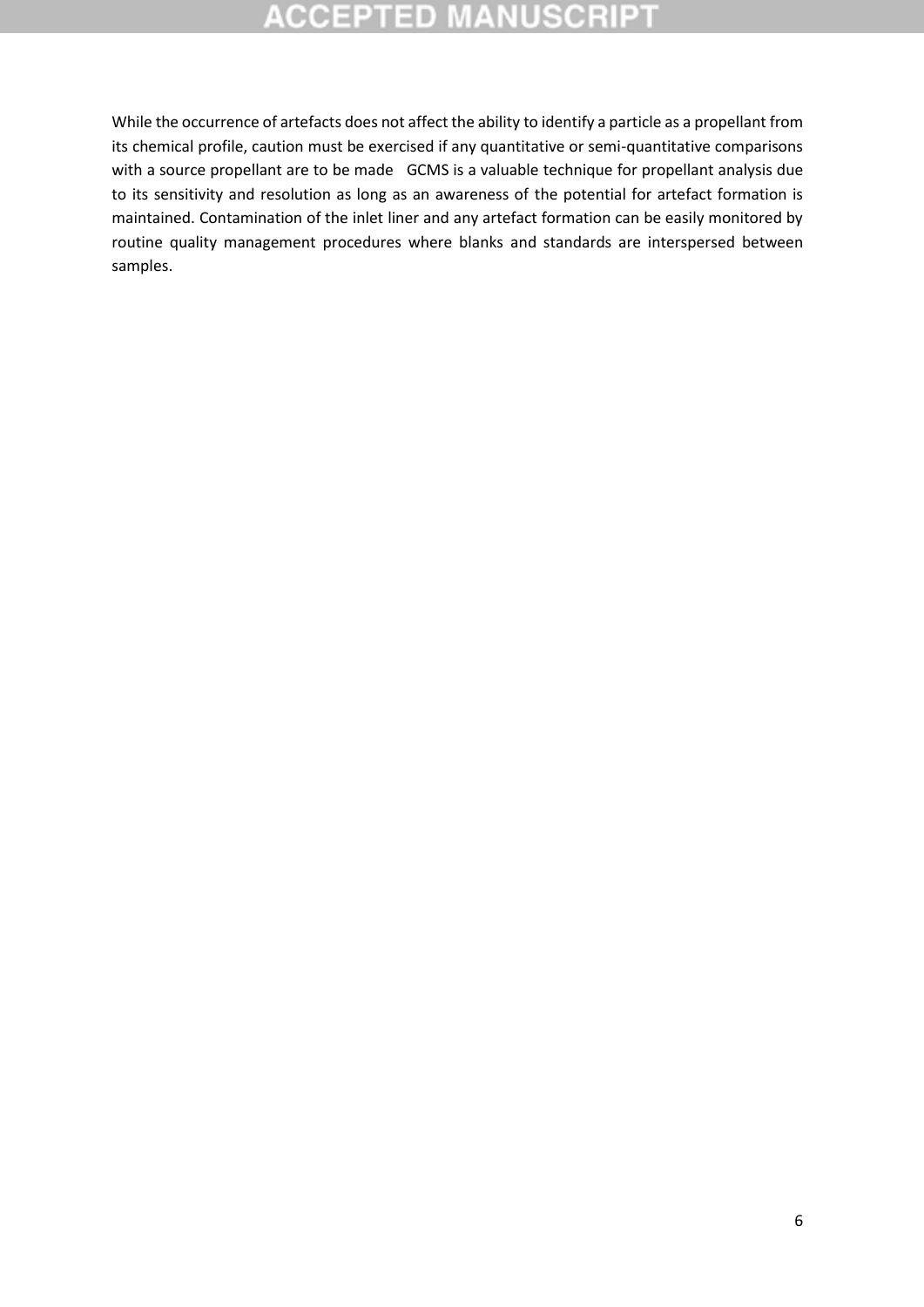# **References**

(1) **online Smokeless Powders Database [internet]. National Center for Forensic Science, University of Central Florida. Available from[: http://www.ilrc.ucf.edu/powders/](http://www.ilrc.ucf.edu/powders/)**

(2) Wallace JS (2008), Chemical Analysis of Firearms, Ammunition and Gunshot residues, CRC Press.

(3) DMK Dennis, MR Williams and ME Sigman (2016), Assessing the evidentiary value of smokeless powder comparisons, Forensic Science International 259: 179-187

(4) RM Heramb and B McCord (2002), The manufacture of smokeless powders and their forensic analysis: A brief review, Forensic Science Communications, 4(2), 1-4

(3) Akhavan J (2006), The Chemistry of Explosives, Royal Society of Chemistry,

(4) Goudsmits, E, Sharples G and Birkett J (2015), Recent trends in organic gunshot residue analysis. Trends in Analytical Chemistry 74: 46-57.

(5) Dalby O, Butler D, Birkett J 92010), Analysis of Gunshot Residue and Associated Materials - A Review, Journal of Forensic Sciences, 55, 924-943

(6) Lindblom, T. (2002). "Reactions in Stabilizer and Between Stabilizer and Nitrocellulose in Propellants." Propellants Explosives Pyrotechnics 27(4): 197-208.

(7) Lussier LS and Gagnon H (2000), On the chemical reactions of diphenylamine and its derivatives with nitrogen dioxide at normal temperature conditions, Propellant Explosives Pyrotechnics 25, 117-125.

(8) Curtis NJ and Rogasch PE (1987), Determination of derivatives of diphenylamine in Australian gun propellants by high performance liquid chromatography, Propellants Explosives Pyrotechnics, 12, 158-163

(9) Strobel N (1993), The characterisation of 0.22 calibre ammunition propellant by GCMSD, MSc thesis, RMIT University, Melbourne, Australia

(10) Gassener and C Weyerman (2016), LCMS method development and comparison of sampling materials for the analysis of organic gunshot residues, Forensic Science International, 264, 47-55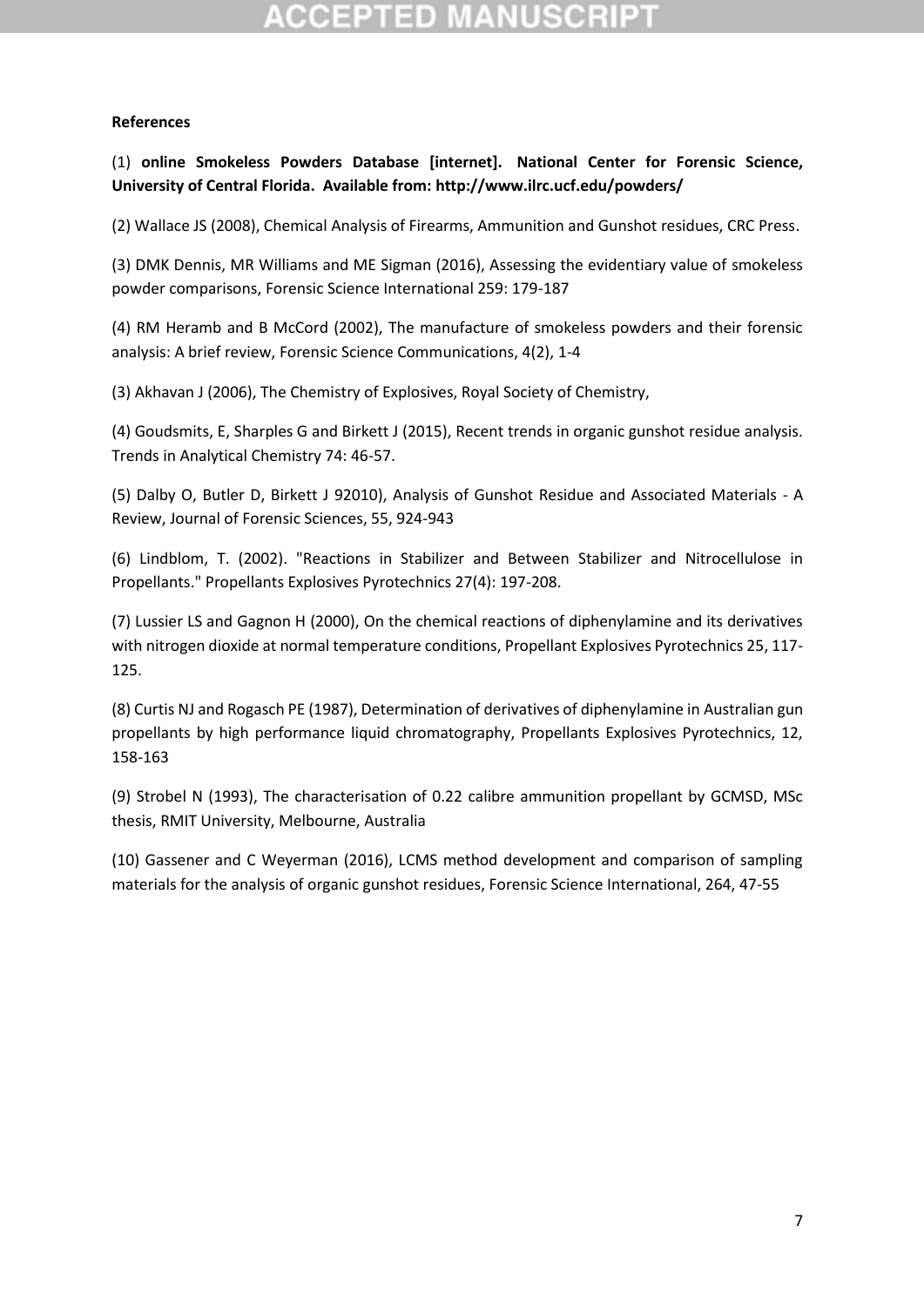# CCEPTED

# **LIST OF FIGURES**

Figure 1: Reaction scheme for the nitration of diphenylamine.  $DPA - diphenylamine$ ,  $NnDP - N$ nitrosodiphenylamine, nDPA – nitrodiphenylamine, DNDPA - dinitrodiphenylamine

Figure 2: Structure of phenoxazine and diphenylamine

Figure 3: 4-(Phenylimino)cyclohexa-2,5-dien-1-one

Figure 4: Top: Comparison of chromatograms of same PMC propellant solution using new and dirty (200 injections) inlet liners. The component marked 'DBP' is dibutylphthalate. Lower: Reconstructed ion chromatograms for m/z 183. Traces show the appearance of a component at 6.2 minutes using GC conditions (ii) as described in the experimental section.

Figure 5: Mass spectra of phenoxazine (top), 6.2 minute peak (ion source  $230^{\circ}$ C) and the search result (middle).

Figure 6: Structure and mass spectrum of 4-(phenylamino)phenol.

Figure 7: 4-(Phenylimino)cyclohexa-2,5-dien-1-one reference material analyzed with the ion source at 230°C (top spectrum) and 130°C (middle spectrum), with the difference spectrum (bottom).

Figure 8: Chromatogram of a mixture of nitroglycerin and diphenylamine which was introduced through a dirty inlet liner (upper) with the mass spectrum of the 6.2' artefact (lower).

Figure 9: A mixture of nitroglycerin and diphenylamine analysed by GCMS at low and high inlet temperatures (retention times differ due to changed conditions).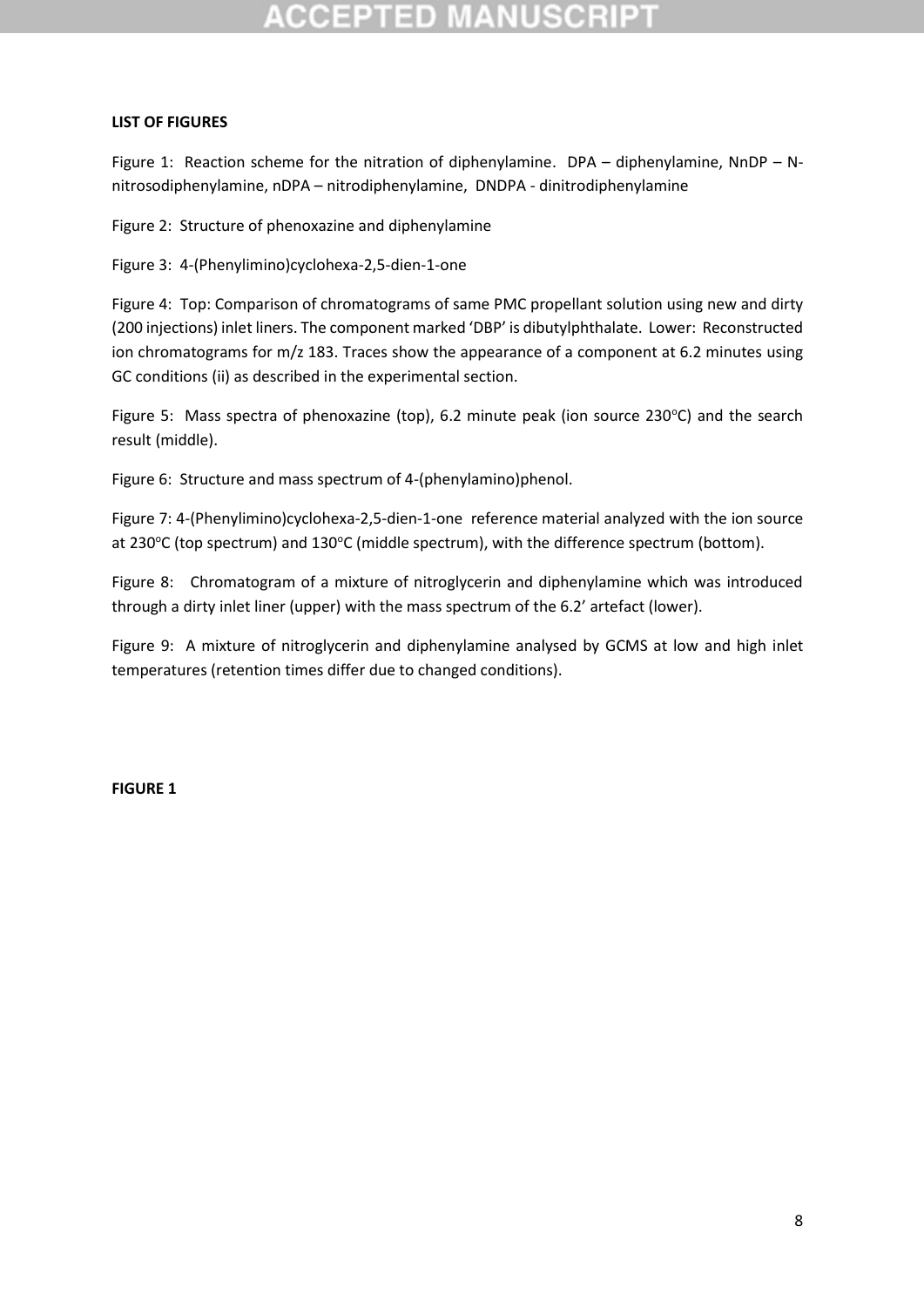#### **ACCEPTED MAI NUSCRIPT**

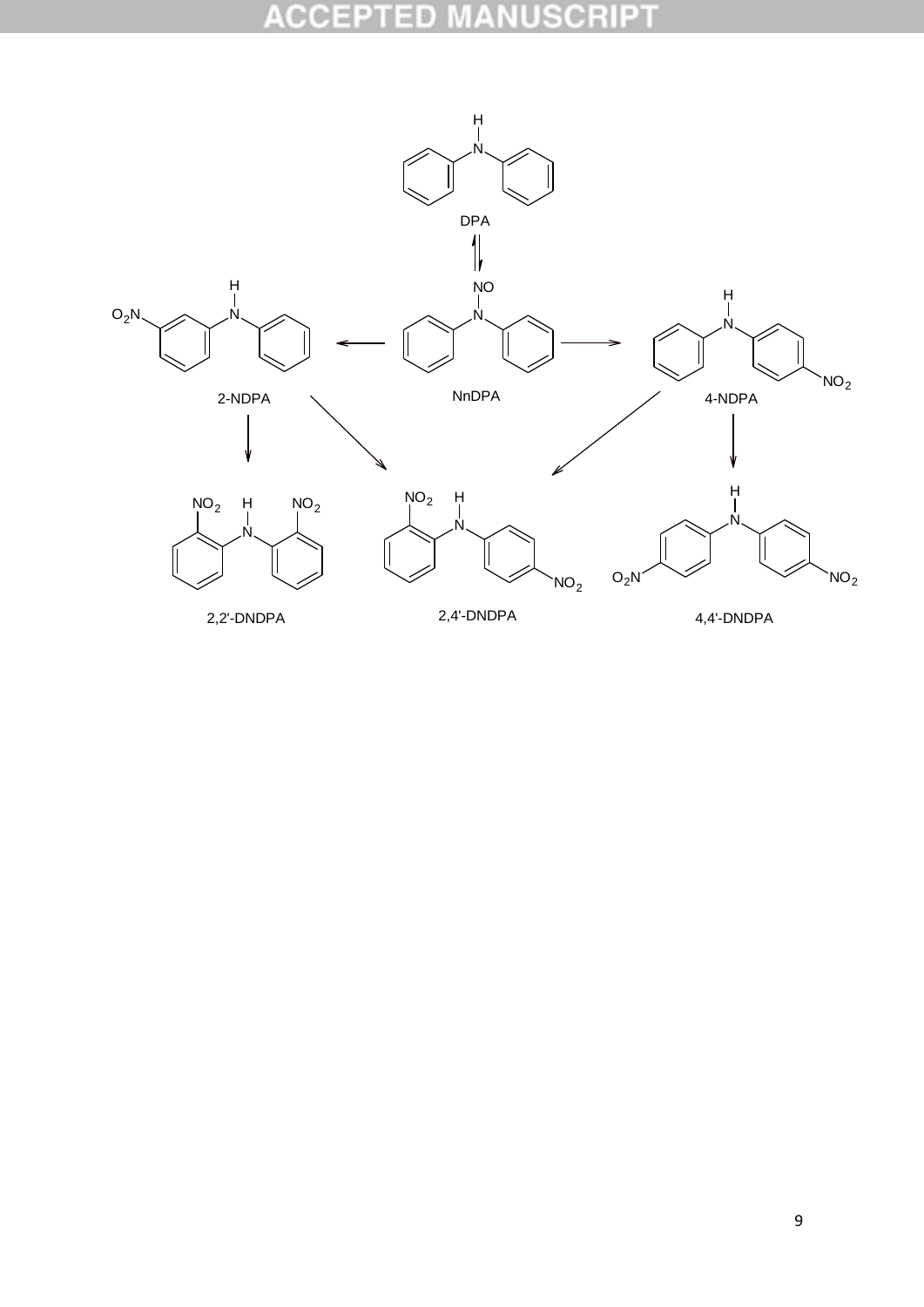# **ACCEPTED MANUSCRIPT**

**FIGURE 2**



Phenoxazine

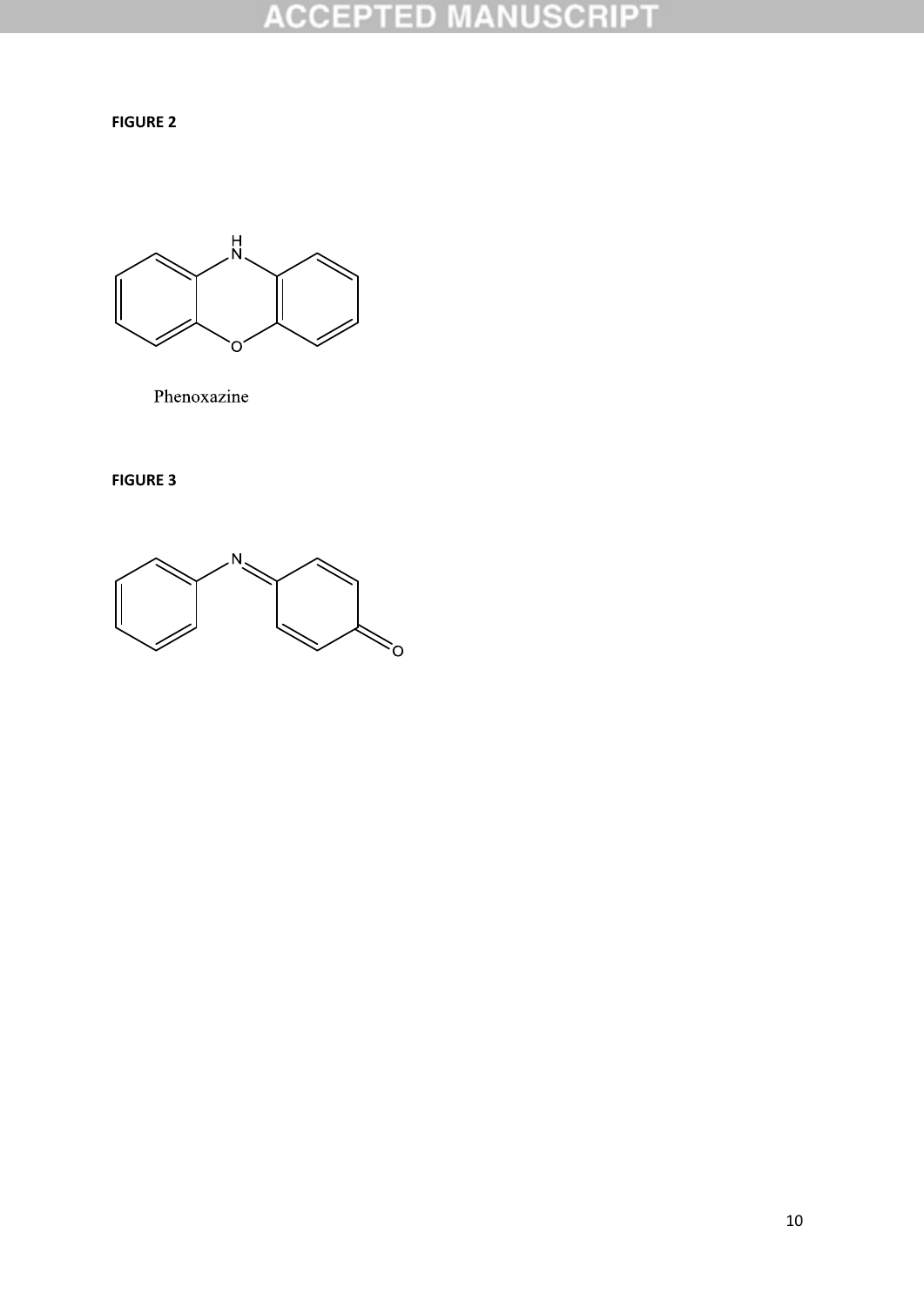# **ACCEPTED MANUSCRIPT**

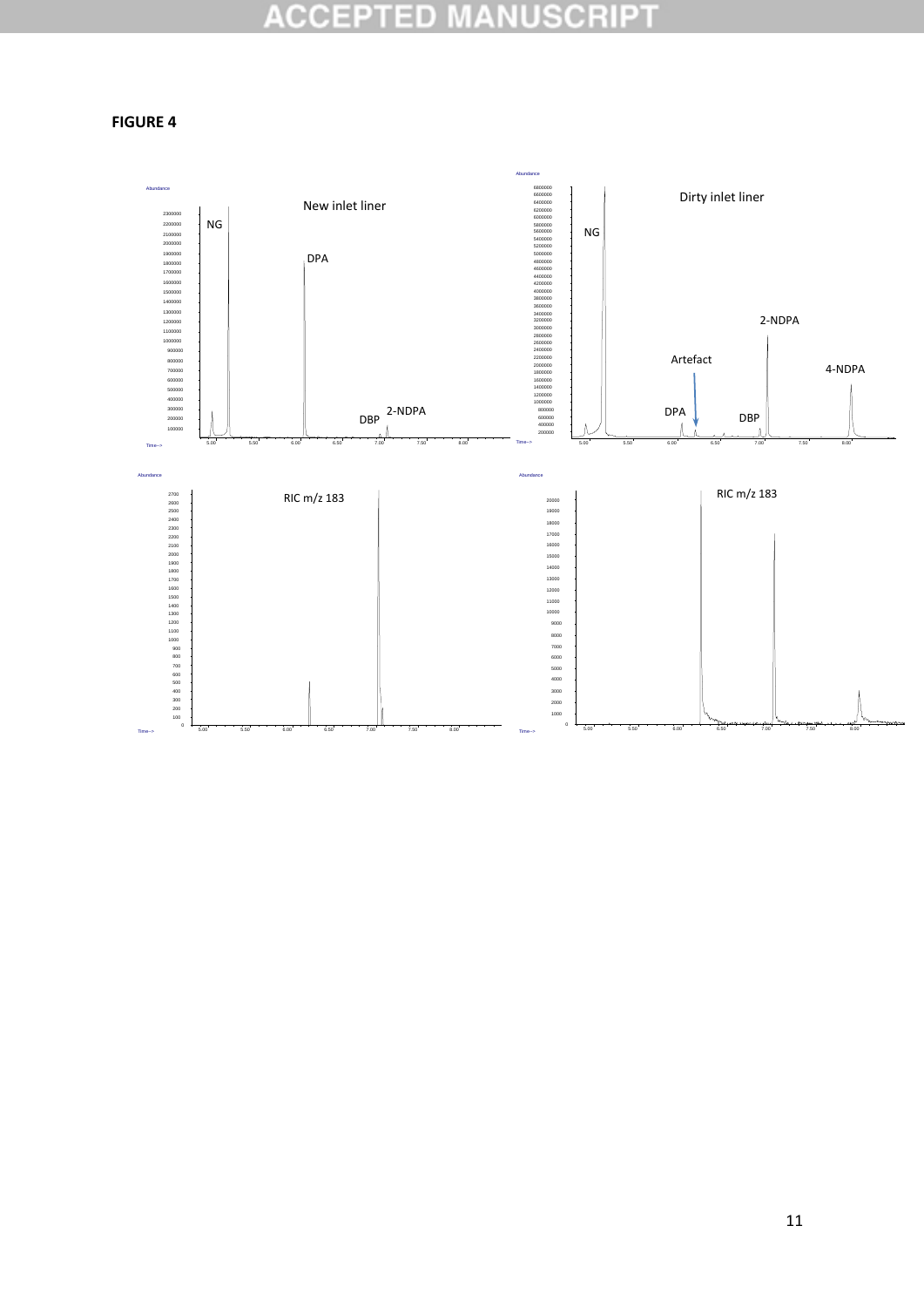#### O O D O

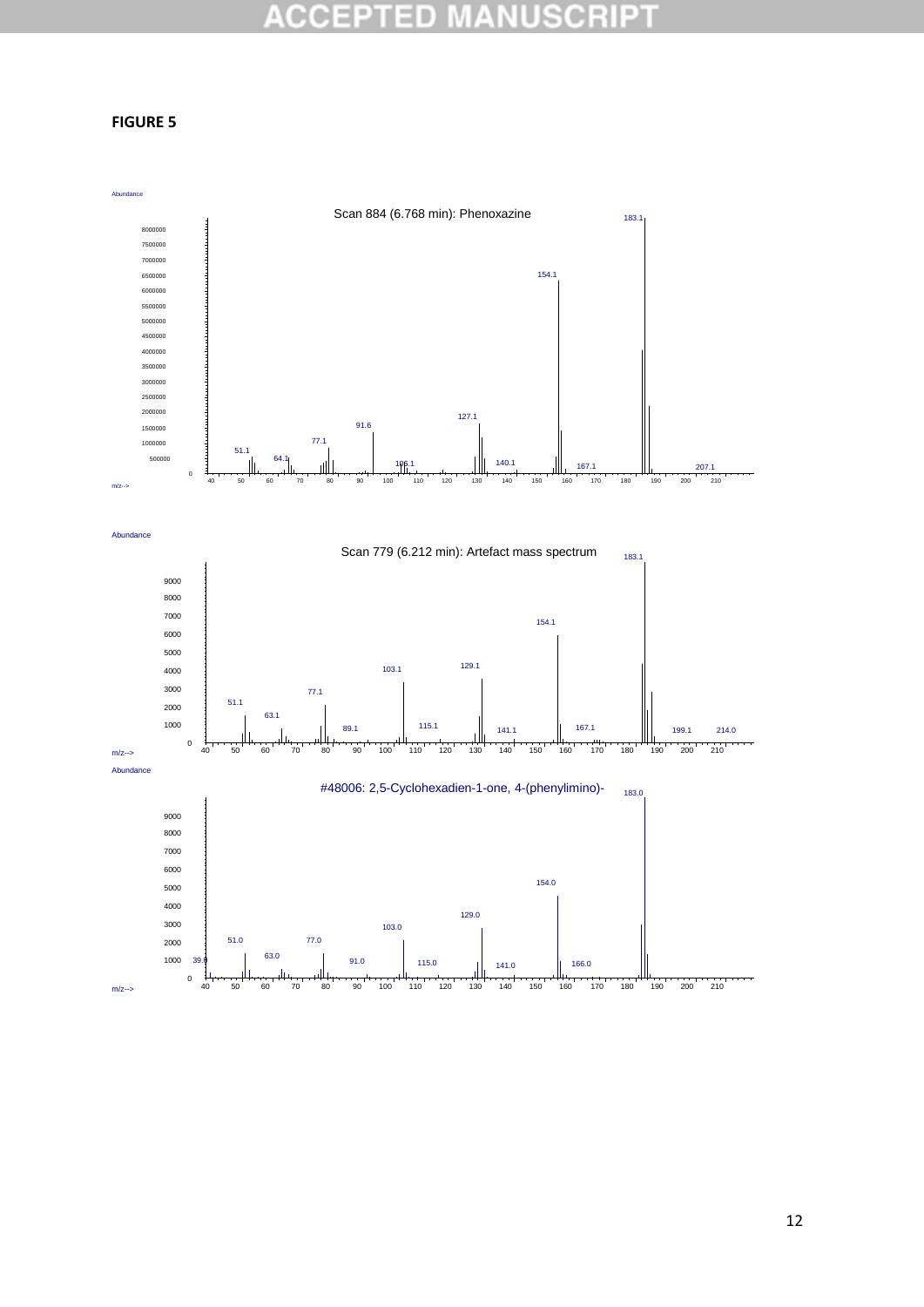#### $CR$ ID P CC j.

#### **FIGURE 6**

Abundance

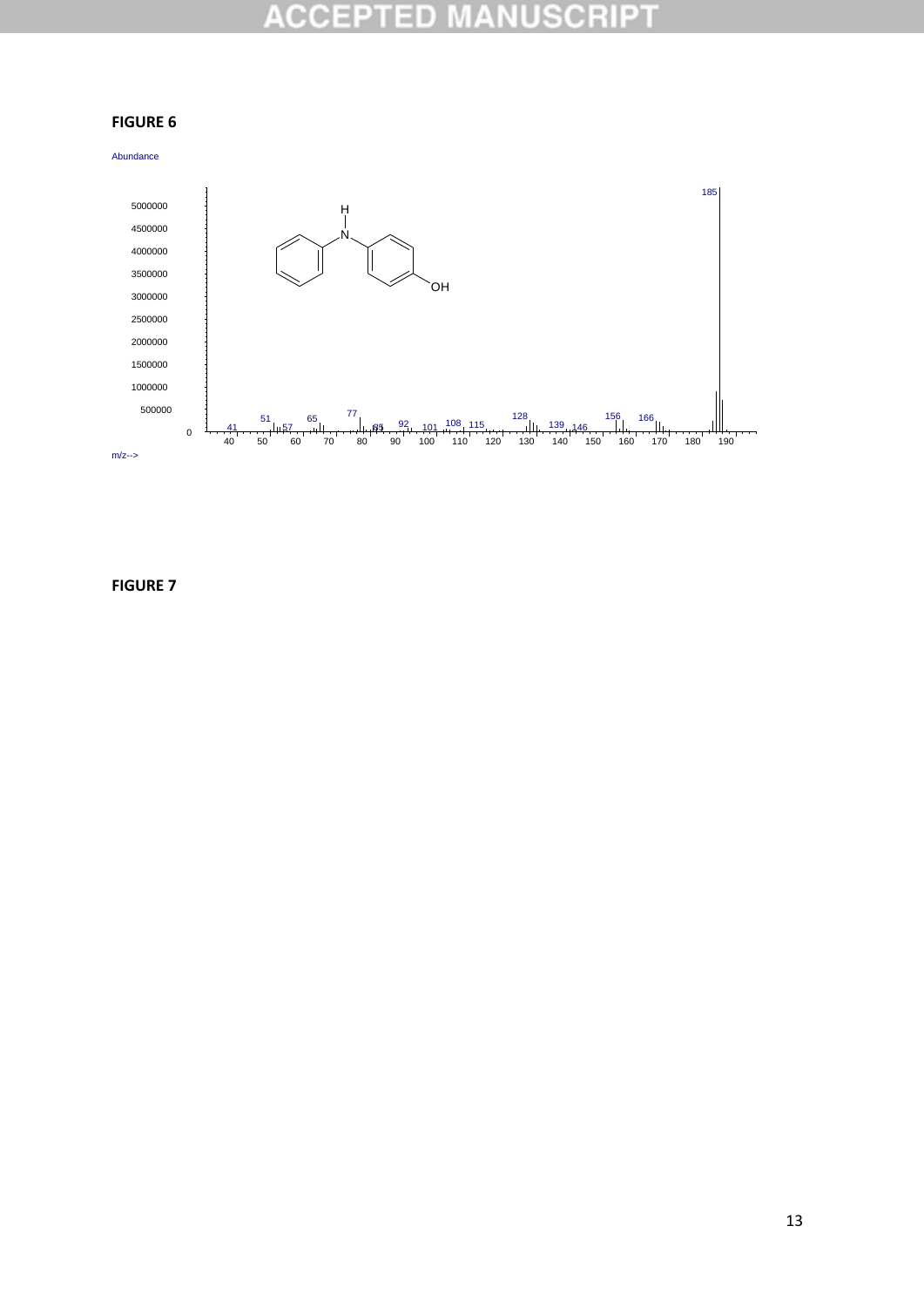#### × eto D E à c



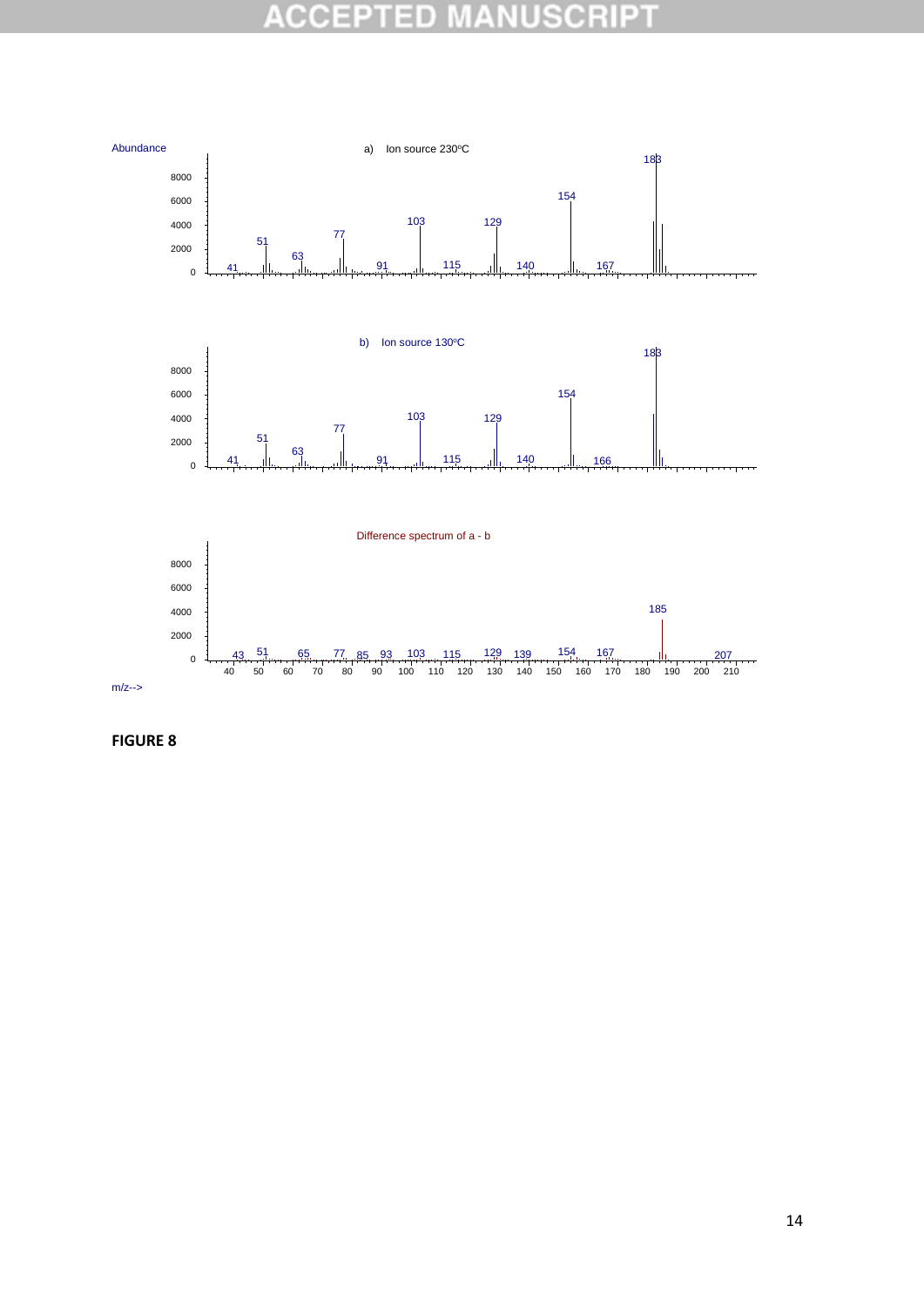#### **ACCEPTED NUSCRIPT** IM 4



**Figure 9**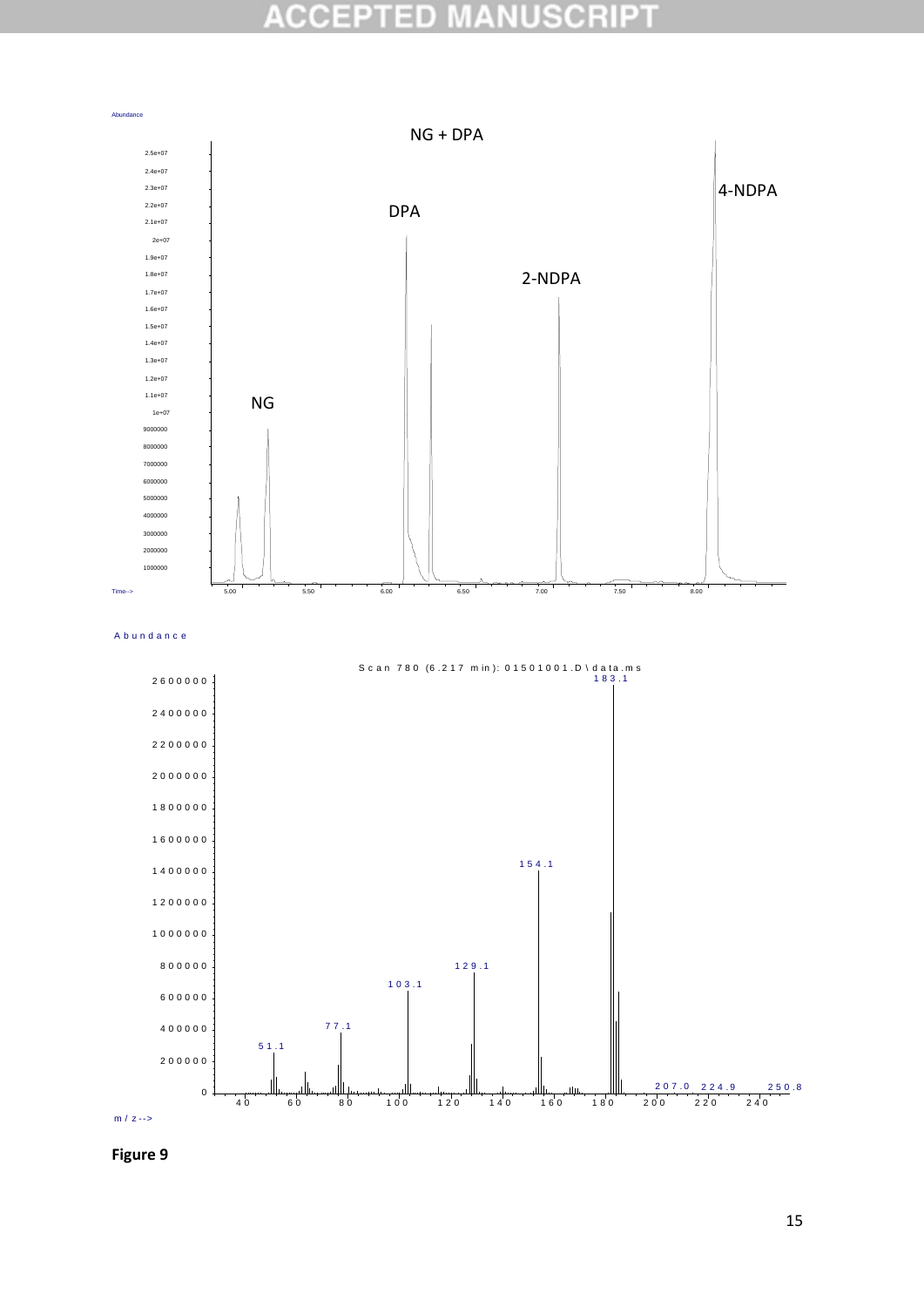#### ED **NUSCRIPT ACCE** PT M ä,